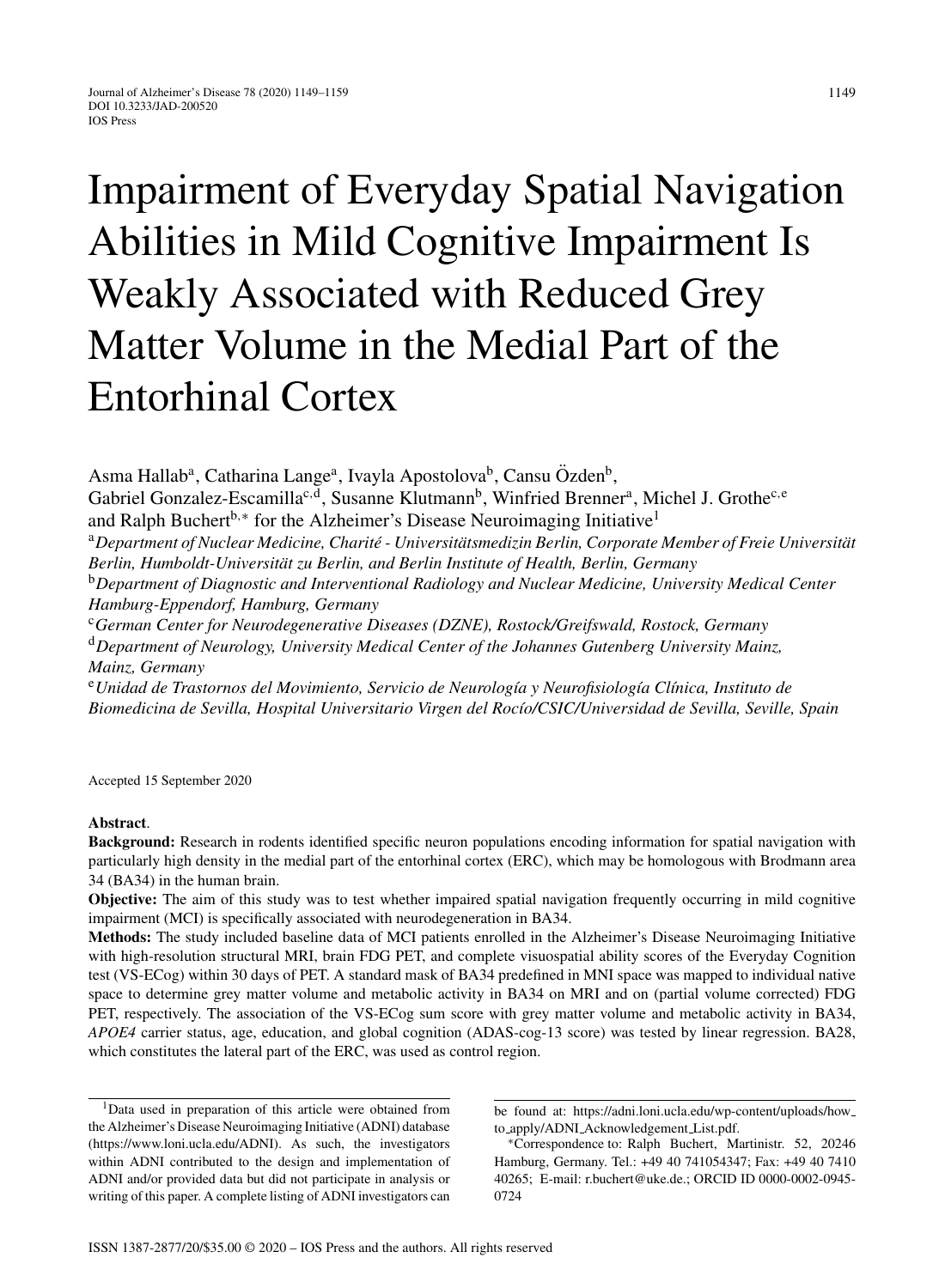**Results:** The eligibility criteria led to inclusion of 379 MCI subjects. The VS-ECog sum score was negatively correlated with grey matter volume in BA34 ( $\beta = -0.229$ ,  $p = 0.022$ ) and age ( $\beta = -0.124$ ,  $p = 0.036$ ), and was positively correlated with ADAS-cog-13 ( $\beta$  = 0.175,  $p$  = 0.003). None of the other predictor variables contributed significantly. **Conclusion:** Impairment of spatial navigation in MCI is weakly associated with BA34 atrophy.

Keywords: Entorhinal cortex, 18F-fluorodeoxyglucose, grid cells, magnetic resonance imaging, mild cognitive impairment, positron emission tomography, spatial navigation, volumetry

## **INTRODUCTION**

Volumetric brain analyses based on structural magnetic resonance imaging (MRI) and assessment of regional cerebral glucose metabolism by positron emission tomography (PET) with the glucose analog  $18$ F-fluorodeoxyglucose (FDG) as surrogate marker of signaling-related synaptic activity [1] have been widely used to study associations between neurodegeneration/neuronal dysfunction and cognition [2, 3]. Many MRI studies have focused on hippocampus atrophy and its relationship with memory performance [4–9]. Other brain regions and other cognitive domains are less well studied.

The entorhinal cortex (ERC), which constitutes the anterior part of the parahippocampal gyrus in the medial temporal lobe, serves as a gateway providing input from frontal, parietal, occipital, and other parts of the temporal cortex to the hippocampus [10–12]. Research in rodents identified spatially modulated neurons such as grid and head direction cells that encode information for spatial navigation and that are primarily located in the medial part of the ERC [13–15]. The lateral ERC primarily supports temporal orientation [16] as well as olfactory and somatosensory processing [17, 18].

A study on the functional topography of the ERC in humans using high-field, high-resolution functional MRI during a virtual reality task with spatial and non-spatial stimuli identified two clusters in the ERC with different connectivity patterns [12]. One cluster was more strongly connected to a posterior-medial network, including occipital and posterior-parietal cortex, that was sensitive to spatial stimuli [12]. This cluster was located more medially comprising parts of the ERC that may be approximated by Brodmann area 34 (BA34) [19]. The second cluster was more strongly connected to an anterior-temporal network, including medial-prefrontal and orbitofrontal cortex, that was sensitive to non-spatial stimuli [12]. This cluster was located more laterally comprising parts of the ERC that may be approximated by BA28. These findings suggest that BA34 is the human homologue of the medial ERC in rodents and may therefore be particularly involved in spatial navigation tasks.

Against this background, the present study focused on BA34 and spatial navigation in patients with mild cognitive impairment (MCI). MCI is defined by the occurrence of cognitive impairment that can be verified by neuropsychological testing, but is not severe enough to clearly affect activities of daily living [20, 21]. Deficits in spatial navigation are frequent in MCI [22, 23]. MCI can have various causes including neurodegenerative, cerebrovascular, mixed (neurodegenerative plus cerebrovascular), and non-neurodegenerative diseases [24]. ERC atrophy is more frequent in MCI patients compared to healthy controls and constitutes a risk factor for MCIto-dementia progression [25]. In the present study, MCI was considered a general "lesion model" of spatial navigation deficits and ERC degeneration/ dysfunction, independent of the underlying etiology.

Neuronal loss and synaptic dysfunction in BA34 were assessed by MRI-based volumetry and FDG PET, respectively. Spatial navigation abilities were characterized by the self-reported visuospatial subscores of the Everyday Cognition questionnaire (VS-ECog) [26]. BA28 was used as control region.

The hypothesis put to test was that VS-ECog performance is associated with the grey matter volume specifically in BA34 (rather than BA28) and that (partial volume corrected) FDG uptake specifically in BA34 is an independent (of grey matter volume) predictor of VS-ECog performance.

## **MATERIALS AND METHODS**

#### *MCI patients*

Baseline data of 458 Alzheimer's Disease Neuroimaging Initiative (ADNI) MCI subjects (mean age 71.7 ± 7.4 years, 45.2% females, 47.8% *APOE4* positive) with MPRAGE MRI, brain FDG PET and VS-ECog scores were downloaded from the ADNI repository [\(https://adni.loni.usc.edu/](https://adni.loni.usc.edu/)).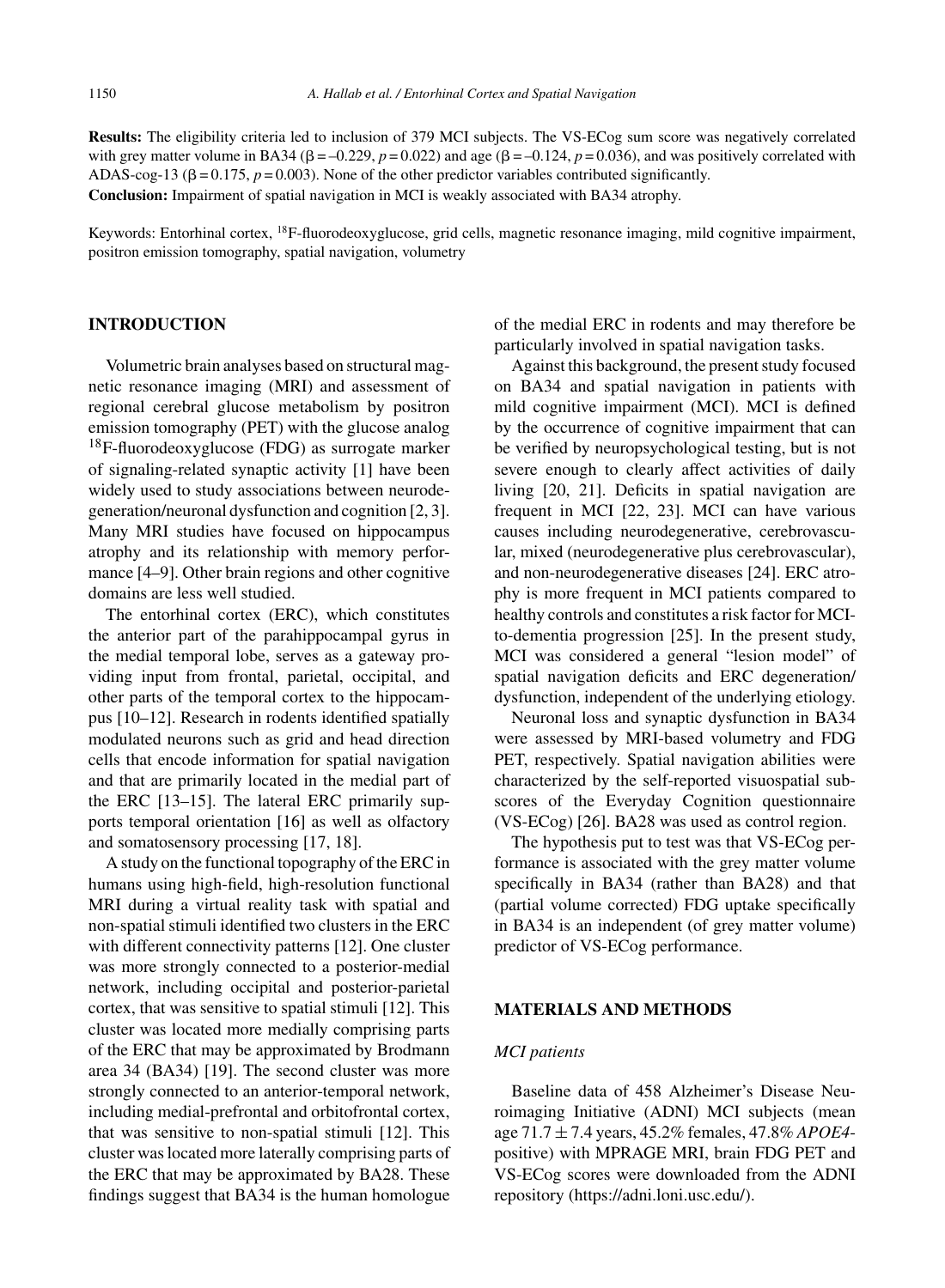The ADNI is a longitudinal multicenter study aimed at investigating whether neuroimaging methods such as MRI and PET, together with genetic, clinical and neuropsychological measures can be used to characterize progression of MCI and Alzheimer's disease (AD). The ADNI was launched in 2003 as a public-private partnership, led by Principal Investigator Michael W. Weiner, MD. The primary goal of ADNI has been to test whether serial MRI, PET, other biological markers, and clinical and neuropsychological assessment can be combined to measure the progression of MCI and early AD.

### *Grey matter volume in BA34 and BA28*

MR images were segmented using the unified segmentation method [27] implemented in the Statistical Parametric Mapping software package (version SPM12, Wellcome Trust Centre for Neuroimaging, London, UK) with default parameter settings except that image data was sampled to 2 mm [28]. The unified segmentation approach yields individual probability maps of grey matter, white matter and cerebrospinal fluid.

Bilateral binary masks of BA34 and BA28 predefined in the anatomical space of the Montreal Neurological Institute (MNI) by the TD Brodmann areas atlas in the PickAtlas-tool (Wake Forest University [29, 30]) were transformed into individual patient space using the inverse of the transformation from individual patient space to MNI space estimated by unified segmentation. Grey matter volume in BA34 or BA28 was calculated by voxelwise multiplying the patient's grey matter probability map from SPM segmentation with the transformed BA mask, then summing over all voxel intensities, and finally multiplying the sum by the volume of a single voxel. A grey matter probability threshold was not applied.

#### *Glucose metabolism in BA34 and BA28*

Multicentric FDG PET acquisition in ADNI follows different scanner-specific acquisition protocols starting 30 min post injection and acquiring either 6 frames of 5 min duration or 33 frames of 1 min duration or a single static scan of 30 min duration. Image reconstruction is performed with scanner-specific reconstruction algorithms but harmonized parameter settings to achieve similar image quality at all centers. Acquisition and reconstruction parameters for each PET scanner are given in the ADNI PET procedure manual (https://adni.loni.usc.edu/wp-content/uploa ds/2010/09/PET-Tech\_Procedures\_Manual\_v9.5.pdf). Reconstructed dynamic (or static, if dynamic not available) PET data was downloaded in its original image format ("as archived", DICOM, Interfile, or ECAT) in order to guarantee that no preprocessing had been performed. Then, the original images were converted to Nifti file format using SPM8 for DICOM and ECAT formats and ImageConverter (version 1.1.5) for Interfile format. In dynamic FDG PETs, inter-frame motion was detected using the Realign-tool of SPM8. The first frame was used as reference and the magnitude of the motion of subsequent frames relative to the reference frame was estimated by tracking five reference points within the brain as described previously [31]. PET frames with a motion amplitude larger than 4 mm were discarded [32]. A motion-corrected static FDG uptake image was obtained by summing all remaining frames (with motion amplitude  $\leq$ 4 mm) after realignment [31]. The FDG uptake image was co-registered to the individual MRI using the Coregister-tool of SPM8.

MRI-based PVE correction was performed using the Müller-Gärtner method implemented in the SPM toolbox PETPVE12 and an isotropic Gaussian kernel with 7 mm full-width-at-half-maximum [33]. Mean PVE-corrected FDG uptake in BA34 or BA28 was obtained by the weighted average of the voxelwise PVE-corrected FDG uptake over all voxels in the BA34 or BA28 mask in patient space. The individual grey matter probability map from segmentation was used for the weighting of voxels, that is, the PVEcorrected FDG uptake in a given voxel in BA34 or BA28 was weighted by the grey matter probability of this voxel. Mean PVE-corrected FDG uptake in BA34 and BA28 was scaled to the mean non-PVE-corrected FDG uptake in the pons [34]. In the following, "FDG uptake" always means "mean PVE-corrected FDG uptake scaled to mean non-PVE-corrected FDG uptake in the pons". Patients in whom the pons was not fully included in the axial field-of-view of the PET scan were excluded.

## *Spatial navigation performance*

Spatial navigation performance was characterized by the sum of the following self-reported VS-ECog subcores: following a map to find a new location (VISSPAT1), reading a map and helping with directions when someone else is driving (VISSPAT2), finding my car in a parking lot (VISSPAT3), finding [my way back to a meeting spot in the mal](https://adni.loni.usc.edu/wp-content/uploads/2010/09/PET-Tech_Procedures_Manual_v9.5.pdf)l or other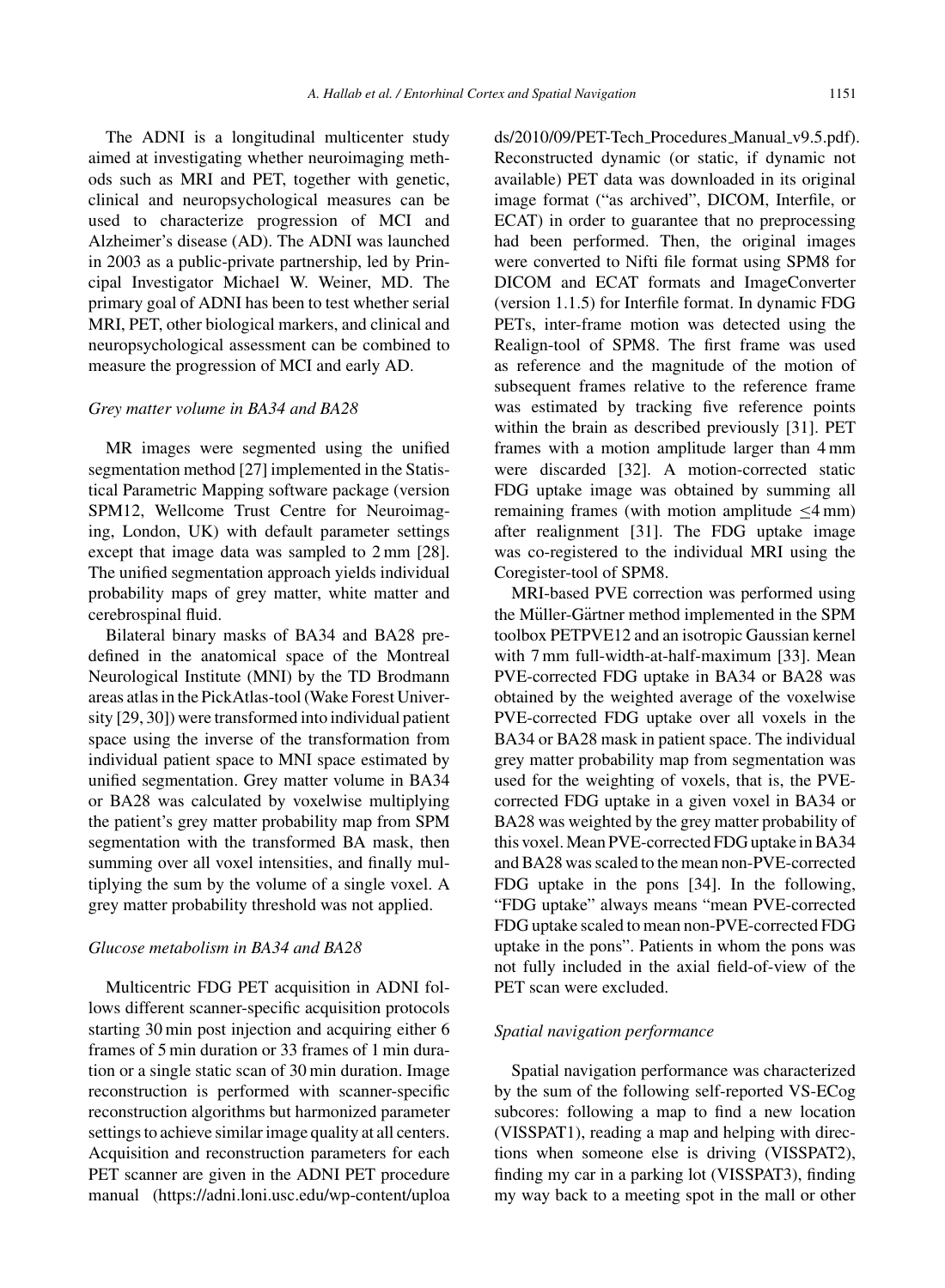location (VISSPAT4), finding my way around a familiar neighborhood (VISSPAT6), same with familiar store (VISSPAT7), and same with house visited many times (VISSPAT8) [26]. The VISSPAT5 subscore was not included, because it was not available in the majority of patients. Each subscore ranged from 0 ("better or no change compared to 10 years earlier") to 3 ("consistently much worse compared to 10 years earlier"). The sum score ranged from 0 to 21 (0: normal, 21: most strongly impaired).

Maximum allowed delay between FDG PET and ECog testing was 30 days. Patients with longer delay were excluded.

#### *Statistical analysis*

Outliers were removed in order to reduce the risk of false positive findings driven by outliers. A patient was considered an outlier if it differed by more than three standard deviations from the mean with respect to one or more of the following variables: grey matter volume of BA34, grey matter volume of BA28, FDG uptake in BA34, FDG uptake in BA28. In addition, patients who differed more than three standard deviations from the regression line of PVE-corrected FDG uptake versus non-PVE-corrected FDG uptake in at least one of the two regions (BA34, BA28) were also excluded. The rationale for this was to exclude cases with high probability of PVE over-correction.

The primary statistical analysis of this study was linear regression of the "continuous" VS-ECog sum score with the following set of predictor variables: grey matter volume in BA34, grey matter volume in BA28, FDG uptake in BA34, FDG uptake in BA28, *APOE4* carrier status (positive or negative), age, years of education, and overall cognitive performance. The latter was characterized by the 13 items cognitive subscale of the Alzheimer's Disease Assessment Scale (ADAS-cog-13). Regression analysis was performed with all predictors entered in the equation or with backward elimination (entry  $p = 0.050$ , removal  $p = 0.075$ ). Regression analysis was first performed in all MCI patients and then separately in the subgroup of MCI patients with impaired spatial navigation (VS-ECog sum score > cutoff) and in the subgroup of MCI patients with relatively preserved spatial navigation  $(VS-ECog sum score \le cutoff)$ .

Sex was not included as covariate in the regression analyses, although there is considerable evidence that spatial navigation is a sexually dimorphic skill [35]. However, the VS-ECog compares the current performance in everyday spatial navigation tasks to

the performance 10 years earlier [26]. Thus, each subject serves as its own control, which is assumed to eliminate relevant sex differences. In line with this, development and validation of the ECog did not include sex as a relevant covariate, in contrast to age and education [26].

VS-ECog performance was dichotomized as "impaired" or "relatively preserved" by using the median value of the VS-ECog sum score amongst the included patients as cutoff. Classification and regression tree analysis of the dichotomized VS-ECog sum score was performed with grey matter volume in BA34, age, and ADAS-cog-13 as continuous predictor variables. An 80%-to-20% random split into training and test sample was used to avoid overly optimistic performance estimates due to overfitting. The depth of the tree was fixed to 2, the minimum number of cases was set to 50/25 for parent/child nodes. Minimum change of improvement was set to 0.0001.

In order to further characterize the effects detected by regression and decision tree analysis, two-way multivariate analysis of covariance (MANCOVA) of grey matter volume and FDG uptake in BA34 combined as dependent variables was performed with dichotomized VS-ECog and *APOE4* carrier status as fixed factors, and age at PET, ADAScog-13, and years of education as covariates. The estimated marginal mean of the dependent variables was used to characterize the percentage difference of the dependent variables between impaired and relatively preserved spatial navigation. A second twoway MANCOVA with the same fixed factors and the same covariates was performed with grey matter volume and FDG uptake in BA28 combined as dependent variables. Each two-way MANCOVA was complemented by two follow-up two-way univariate analyses of covariance (ANCOVA) to test specifically for the effect of either FDG uptake or grey matter volume alone.

Additional MANCOVAs with spatial navigation performance dichotomized by k-means clustering of the seven VS-ECog subscores (VISSPAT 1–4, 5–8) as fixed factor are given in the Supplementary Material.

In order to assess the utility of the VS-ECog to predict BA34 atrophy in MCI patients, stepwise regression analysis of the grey matter volume in BA34 was performed with total intracranial volume (TIV), age, ADAS-cog-13, and the "continuous" VS-ECog sum score as predictor variables. TIV was estimated by the sum of the total volume of grey matter, total volume of white matter, and total volume of cerebrospinal fluid. The total volume of a given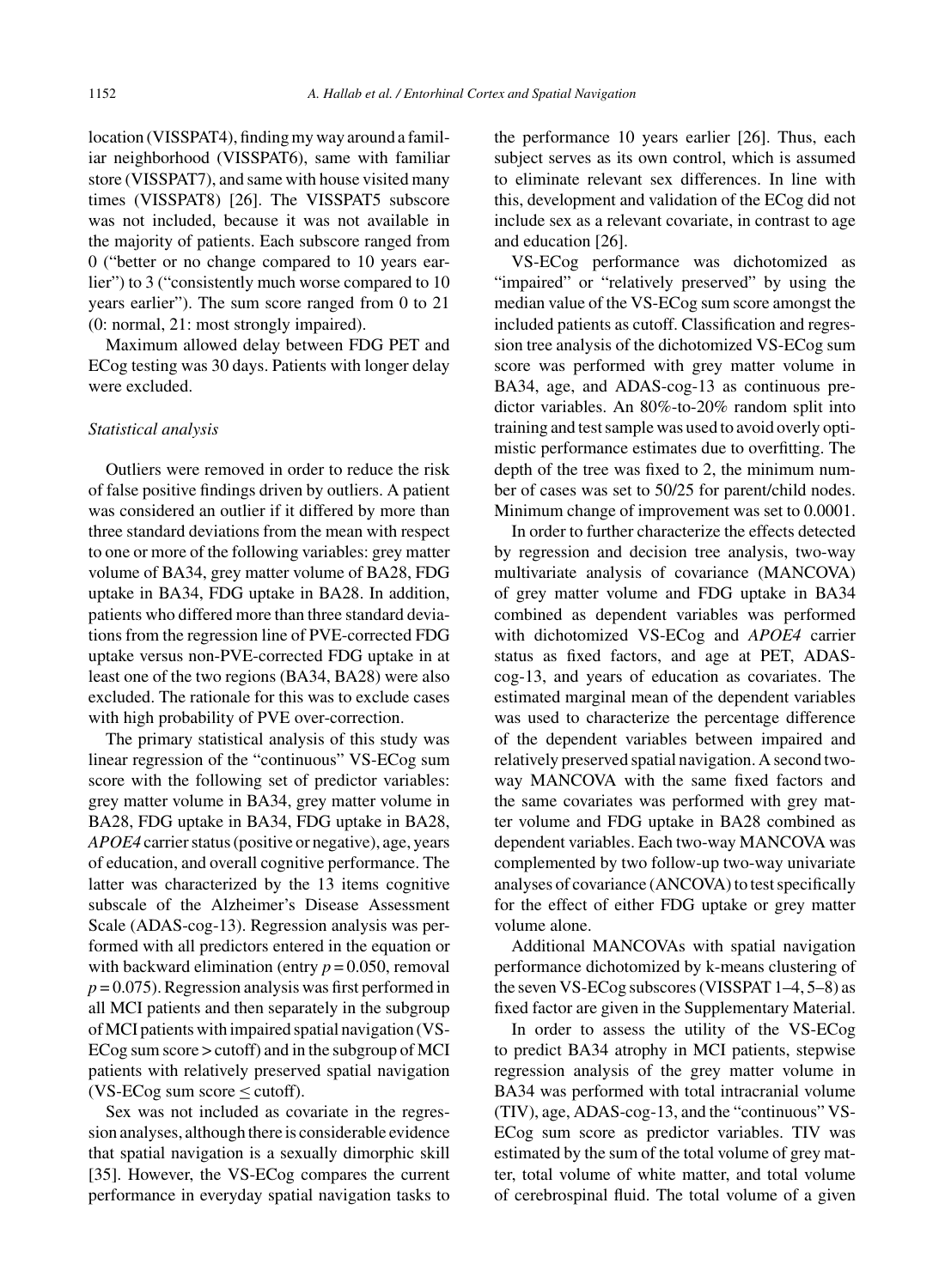

Fig. 1. Distribution of the VS-ECog sum score in the included MCI patients.

component was computed by the sum of all voxel intensities in the corresponding individual probability map from the SPM segmentation multiplied by the voxel volume.

Adjusted  $\mathbb{R}^2$ , that is, the proportion of the variance of the dependent variable that was explained by the model was used to characterize effect sizes. The change of adjusted  $\mathbb{R}^2$  was used to characterize the effect size of the contribution of individual predictor variables.

All statistical analyses were performed using SPSS (version 25, IBM Corporation).

## **RESULTS**

One or more exclusion criteria were met by 79 of the 458 patients (17.2%). No patient was excluded due to incomplete coverage of the pons in the PET scan, 15 patients (3.3%) were outliers with respect to grey matter volume and/or FDG uptake in BA34, 14 patients (3.1%) were outliers with respect to grey matter volume and/or FDG uptake in BA28, in 33 patients (7.2%) the delay between FDG PET and VS-ECog testing was longer than 30 days, and at least one of the VS-ECog subscores was missing in 32 patients  $(7.0\%)$ .

The remaining 379 patients were included in the analyses (mean age  $71.5 \pm 7.4$  years, range 55–91 years; 43.0% females; 48.3% *APOE4*-positive;  $16.3 \pm 2.6$  years of education, range 10–20 years; ADAS-cog-13  $14.8 \pm 6.7$ , range 2–38).

The distribution of the VS-ECog sum score amongst the included patients is shown in Fig. 1. The median value of the VS-ECog sum score was 2. Using this value as cutoff, 147 patients (38.8%) were categorized as impaired (VS-ECog sum score >2) with respect to spatial navigation, the remaining 232 patients (61.2%) were categorized as relatively preserved (VS-ECog sum score  $\leq$ 2).

Linear regression of the "continuous" VS-ECog sum score in the whole group of MCI patients and with entering all predictor variables revealed a significant model  $(F=2.792, p=0.005)$  that explained 3.7% of the variance of the VS-ECog sum score (adjusted  $R^2 = 0.037$ ). The following predictors contributed significantly: grey matter volume in BA34 (standardized coefficient  $\beta = -0.229$ ,  $p =$ 0.022), age ( $\beta = -0.124$ ,  $p = 0.036$ ), and ADAS-cog-13 ( $β = 0.175$ ,  $p = 0.003$ ). The remaining predictors did not contribute significantly (Table 1). This finding was confirmed by linear regression with backward elimination that only kept grey matter volume in BA34 ( $\beta = -0.149$ ,  $p = 0.014$ ), age  $(\beta = -0.129, p = 0.027)$ , and ADAS-cog-13 ( $\beta =$ 0.142,  $p = 0.010$ ) in the model ( $F = 6.004$ ,  $p = 0.001$ ; adjusted  $R^2$  = 0.038). When linear regression of the "continuous" VS-ECog sum score was restricted to the subgroup of MCI patients with impaired spatial navigation (VS-ECog sum score >2), backward elimination left only grey matter volume in BA34 in the model (ANOVA:  $F = 5.649$ ,  $p = 0.019$ ; age:  $\beta = -0.194$ ,  $p = 0.019$ ; adjusted R<sup>2</sup> = 0.031). Neither age nor ADAS-cog-13 was included in this case. In the subgroup of MCI patients with relatively preserved spatial navigation (VS-ECog sum score  $\leq$ 2), backward elimination removed all predictor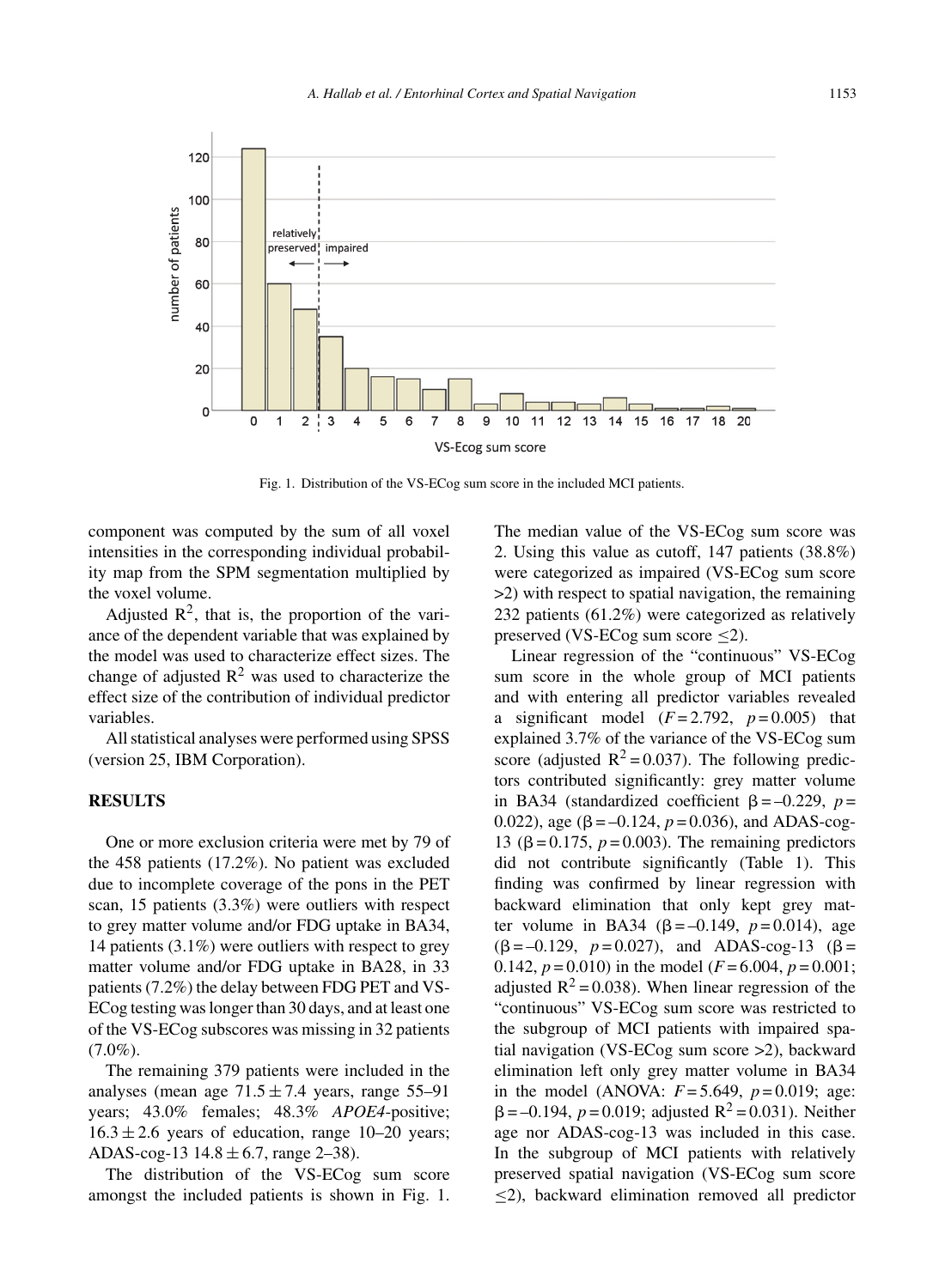Table 1

| Linear regression of the "continuous" sum score of the visuospatial domain ECog subtest (VS-ECog) with grey matter volume and FDG                   |               |             |               |       |                |             |           |  |  |
|-----------------------------------------------------------------------------------------------------------------------------------------------------|---------------|-------------|---------------|-------|----------------|-------------|-----------|--|--|
| uptake in BA34, grey matter volume and FDG uptake in BA28, <i>APOE4</i> carrier status (positive or negative), age at PET, years of education       |               |             |               |       |                |             |           |  |  |
| and ADAS-cog-13 as covariates. All predictor variables were entered in the model. ( $\beta$ , standardized regression coefficient; p, significance) |               |             |               |       |                |             |           |  |  |
| <b>GRATI</b> mottor                                                                                                                                 | $EDC$ untelse | crow mottor | $EDC$ untoles | ADOEA | 0 <sup>0</sup> | <b>ADAC</b> | odugation |  |  |

|   | grey matter<br><b>BA34</b> | FDG uptake<br><b>BA34</b> | grey matter<br><b>BA28</b> | FDG uptake<br><b>BA28</b> | <i>APOE4</i> | age      | ADAS-<br>$\cos-13$ | education |
|---|----------------------------|---------------------------|----------------------------|---------------------------|--------------|----------|--------------------|-----------|
|   | $-0.229$                   | $-0.055$                  | 0.059                      | 0.137                     | $-0.023$     | $-0.124$ | 0.175              | $-0.010$  |
| n | 0.022                      | 0.469                     | 0.558                      | 0.106                     | 0.657        | 0.036    | 0.003              | 0.841     |

variables, including grey matter volume in BA34, that is, only the constant remained in the model.

The decision tree analysis of the dichotomized VS-ECog sum score selected grey matter volume in BA34 with 0.75 ml cutoff for branching at the root level (Supplementary Figure 3). In the training set, the proportion of patients with impaired spatial navigation increased from 40.6% in the whole training set to 56.4% in patients with BA34 grey matter volume ≤0.75 ml, and it decreased to 37.0% in patients with BA34 grey matter volume > 0.75 ml. ADAScog-13 with 15.5 points as cutoff was selected for second level branching of patients with relatively preserved BA34 grey matter volume. The proportion of patients with impaired spatial navigation increased from 37.0% to 47.7% in the MCI patients with more impaired ADAS-cog-13 performance, it decreased to 30.7% in the MCI patients with better ADAS-cog-13 score. The model did not include second level branching of patients with more strongly decreased BA34 grey matter volume. The same trends were observed in the test set (Supplementary Figure 3). Classification accuracy in the test set was 62.8% (Supplementary Figure 3), smaller than the proportion of patients with relatively preserved spatial navigation performance in the test set (67.4%).

The results of the two-way MANCOVA of grey matter volume and FDG uptake in BA34 combined as dependent variables with dichotomized VS-ECog and *APOE4* carrier status as fixed factors, and age at PET, ADAS-cog-13, and years of education as covariates are summarized in Table 2. The effect of the dichotomized VS-ECog sum score on the dependent variables slightly missed statistical significance in the multivariate analysis  $(p=0.079)$ . In the follow-up ANCOVAs, the effect of BA34 grey matter volume reached statistical significance (*p* = 0.037, not corrected for multiple testing; adjusted  $R^2 = 0.297$ , while the effect of FDG uptake in BA34 clearly failed to reach significance  $(p = 0.552)$ ; adjusted  $R^2 = 0.048$ ). The estimated marginal mean of the BA34 grey matter volume was about 3.3% smaller in the MCI patients with impaired spatial navigation compared to the MCI patients with relatively preserved spatial navigation  $(0.868 \pm 0.011 \text{ m})$ versus  $0.898 \pm 0.009$  ml, Table 2). The association between the two dependent variables with age and ADAS-cog-13 was highly statistically significant in the multivariate and in both univariate analyses  $(p<0.003)$  except for the association of FDG uptake in BA34 with age  $(p=0.343)$ . The association of the dependent variables with years of education reached borderline significance or trend level in all analyses  $(0.027 \le p \le 0.071$ , Table 2).

The results of the two-way MANCOVA of grey matter volume and FDG uptake in BA28 combined are summarized in Table 2. The grey matter volume in BA28 was also smaller in MCI patients with impaired spatial navigation, but the difference did not reach statistical significance in the univariate analysis (*p* = 0.121, Table 2).

The stepwise regression of BA34 grey matter volume with TIV, age, ADAS-cog-13 and the "continuous" VS-ECog sum score as predictor variables resulted in a highly significant model  $(F = 55.0,$  $p < 0.0005$ ) that explained 36.4% (adjusted R<sup>2</sup>) of the variance of BA34 grey matter volume. Age alone explained 23.2% of the variance of BA34 grey matter volume, age and ADAS-cog-13 combined explained 29.0%, age and ADAS-cog-13 and TIV combined explained 36.0%, and age and ADAS-cog-13 and TIV and VS-ECog sum score combined explained 36.4% of the variance of BA34 grey matter volume (adjusted  $\mathbb{R}^2$  at each step). Thus, the VS-ECog sum score explained only 0.4% of the variance of BA34 grey matter volume beyond age, ADAS-cog-13, and TIV. The change of the F statistic was highly significant when age, ADAS-cog-13, and TIV were added successively to the regression model (all  $p < 0.0005$ ), it reached trend level when the VS-ECog sum score was added ( $p = 0.081$ ).

#### **DISCUSSION**

The primary finding of this study was the association between worse spatial navigation performance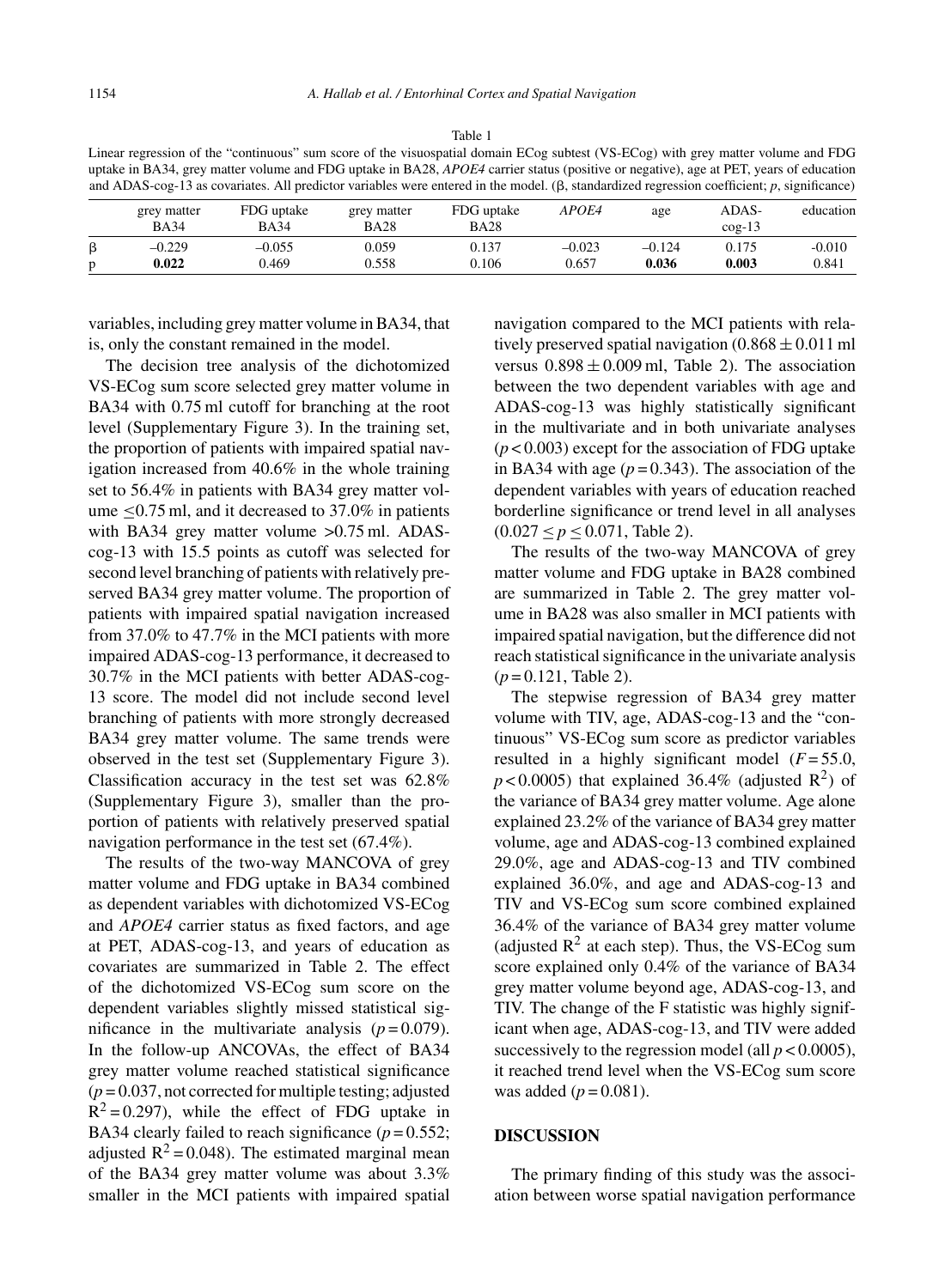|                                                                                                                                                                                                                                                                                                                                                                                                                                     | Education                   |                                         | 0.027             | 0.061             |                   | 0.033              |                   | 0.056          | 0.037             |                       | 0.071                |                   |
|-------------------------------------------------------------------------------------------------------------------------------------------------------------------------------------------------------------------------------------------------------------------------------------------------------------------------------------------------------------------------------------------------------------------------------------|-----------------------------|-----------------------------------------|-------------------|-------------------|-------------------|--------------------|-------------------|----------------|-------------------|-----------------------|----------------------|-------------------|
|                                                                                                                                                                                                                                                                                                                                                                                                                                     |                             |                                         | 3.645             | 3.545             |                   | 4.597              |                   | 2.908          | 4.369             |                       | 3.282                |                   |
|                                                                                                                                                                                                                                                                                                                                                                                                                                     | ADAS-cog-13                 |                                         |                   | 0.000             |                   | 0.003              |                   | 0.000          | 0.000             |                       | 0.000                |                   |
|                                                                                                                                                                                                                                                                                                                                                                                                                                     |                             |                                         |                   |                   |                   | 9.232              |                   | 25.053         | 35.180            |                       | 30.986               |                   |
|                                                                                                                                                                                                                                                                                                                                                                                                                                     |                             |                                         | $0.000$ 16.441    | 0.000026.931      |                   | 0.343              |                   | 0.000          | 0.000             |                       | 0.001                |                   |
|                                                                                                                                                                                                                                                                                                                                                                                                                                     | Age                         |                                         | 41.077            | 82.367            |                   | 0.900              |                   | 30.902         | 60.834            |                       | 12.198               |                   |
|                                                                                                                                                                                                                                                                                                                                                                                                                                     | $VS-ECog*$<br>APOE4         |                                         | 0.272             | 0.558             |                   | 0.118              |                   | 0.279          | 0.124             |                       | 0.366                |                   |
|                                                                                                                                                                                                                                                                                                                                                                                                                                     |                             |                                         |                   | 0.344             |                   | 1.657 0.199 2.456  |                   | 1.280          | 2.374             |                       |                      |                   |
|                                                                                                                                                                                                                                                                                                                                                                                                                                     |                             |                                         | 0.916 0.401 1.308 | 0.785             |                   |                    |                   | 0.195          | 0.524             |                       | 1.979 0.160 0.820    |                   |
|                                                                                                                                                                                                                                                                                                                                                                                                                                     | APOE4                       |                                         |                   | 0.075             |                   |                    |                   | 1.640          | 0.407             |                       |                      |                   |
| two-way MANCOVA was complemented by two-tofollow-up two-way univariate analyses of covariance (ANCOVA) to test specifically for the effect of either FDG uptake or grey matter volume<br>score (impaired: VS-ECog sum score >2, normal or relatively preserved: VS-ECog sum score ≤2). Estimated marginal means are given as mean±standard error (95%-confidence interval). Each<br>alone. (" $p = 0.000$ " means " $p < 0.0005$ ") | VS-ECog                     |                                         | 0.079             | 0.037             |                   | 0.552              |                   | 0.096          | 0.121             |                       | 0.344                |                   |
|                                                                                                                                                                                                                                                                                                                                                                                                                                     |                             | $\mathbf{r}$                            | 2.551             | 4.405             |                   | 0.355              |                   | 2.362          | 2.418             |                       | 0.889                |                   |
|                                                                                                                                                                                                                                                                                                                                                                                                                                     | Levene's test<br>Box's test |                                         | 0.805             | 0.670             |                   | 0.612              |                   | 0.203          | 0.489             |                       | 0.110                |                   |
|                                                                                                                                                                                                                                                                                                                                                                                                                                     |                             |                                         | 0.592             | 0.519             |                   | 0.605              |                   | 1.354          | 0.810             |                       | 2.026                |                   |
|                                                                                                                                                                                                                                                                                                                                                                                                                                     |                             |                                         |                   | $0.898 \pm 0.009$ | $(916.0 - 1881)$  | 0.008<br>$1.102 +$ | $1.086 - 1.118$   |                | $1.089 \pm 0.010$ | 1.109)<br>$1.068 - 1$ | 0.009<br>$1.094 \pm$ | $1.077 - 1.110$   |
|                                                                                                                                                                                                                                                                                                                                                                                                                                     | Estimated marginal mean     | Impaired $(n = 147)$ normal $(n = 232)$ |                   | $0.868 \pm 0.011$ | $(0.845 - 0.890)$ | $1.110 \pm 0.010$  | $(1.089 - 1.130)$ |                | $1.062 \pm 0.013$ | $(1.037 - 1.088)$     | $1.107 \pm 0.011$    | $(1.086 - 1.128)$ |
|                                                                                                                                                                                                                                                                                                                                                                                                                                     |                             |                                         | BA34 MANCOVA      | <b>ANCOVA</b>     | grey matter       | <b>ANCOVA</b>      | EDG.              | <b>MANCOVA</b> | <b>ANCOVA</b>     | grey matter           | <b>ANCOVA</b>        | E<br>E            |
|                                                                                                                                                                                                                                                                                                                                                                                                                                     |                             |                                         |                   |                   |                   |                    |                   | <b>BA28</b>    |                   |                       |                      |                   |

Table 2 Two-ways multivariate analysis of covariance (MANCOVA) of either grey matter volume and FDG uptake in BA34 combined as dependent variables or grey matter volume and FDG uptake in BA28 combined as dependent variables. Dichotomized spatial navigation (VS-ECog) performance and *APOE4* carrier status (positive or negative) were included as fixed factors. Age at PET, years of education, and overall cognitive performance (ADAS-cog-13) were included as covariates. The dichotomization of the VS-ECog was achieved by the median split of the VS-ECog sum

Iwo-ways multivariate analysis of covariance (MANCOVA) of either grey matter volume and FDG uptake in BA34 combined as dependent variables or grey matter volume and FDG uptake in BA28 combined as dependent variables. Dichotomized spatial navigation (VS-ECog) performance and APOE4 carrier status (positive or negative) were included as fixed factors. Age at PET,<br>years of education, and overall cognit

and neurodegeneration in BA34. This was demonstrated by a significant negative contribution of BA34 grey matter volume in the regression of the VS-ECog sum score. It was confirmed by lower BA34 grey matter volume in MCI patients with spatial navigation deficits (increased VS-ECog sum score) compared to MCI patients with relatively preserved spatial navigation. Statistical testing not only accounted for *APOE4* carrier status, age, and education, but also for overall cognitive performance (ADAS-cog-13) suggesting that volume loss of BA34 is associated with pronounced impairment specifically in spatial navigation. Moreover, the VS-ECog sum score was not significantly associated with grey matter volume in BA28 suggesting that spatial navigation is specifically sensitive to degeneration of BA34.

These findings are in line with the hypothesis of the study and, therefore, complement previous functional imaging studies by providing further lesion-based evidence for the association between BA34 integrity and spatial navigation in humans.

However, decision tree analysis of the dichotomized VS-ECog sum score with grey matter volume in BA34, age, and ADAS-cog-13 as predictors selected the grey matter volume in BA34 for branching at the root level, but the final model failed to improve on majority class prediction in the test set. This indicates that grey matter volume in BA34 is only a very weak predictor of spatial navigation performance.

Regression of the VS-ECog sum score did not reveal a significant contribution of FDG uptake in BA34, in contrast to the study hypothesis stating that reduced FDG uptake in BA34 might be an independent (of BA34 grey matter volume) predictor of spatial navigation performance. The rationale for this hypothesis was that synaptic dysfunction typically occurs before cell death [36]. Thus, some MCI patients might show reduced FDG uptake in BA34 despite normal grey matter volume. Potential explanations for the lack of association between VS-ECog and FDG uptake in BA34 include error amplification by partial volume correction [37]. The additional between-subject variability caused by error amplification might have prevented the detection of a possible association. There are several other factors that might have contributed to the lack of significant association between FDG uptake in BA34 and spatial navigation skills. First, about 75% of the glucose consumption in brain grey matter is associated with signaling-related synaptic activity [1, 38, 39]. As a consequence, loss of neurons in a given brain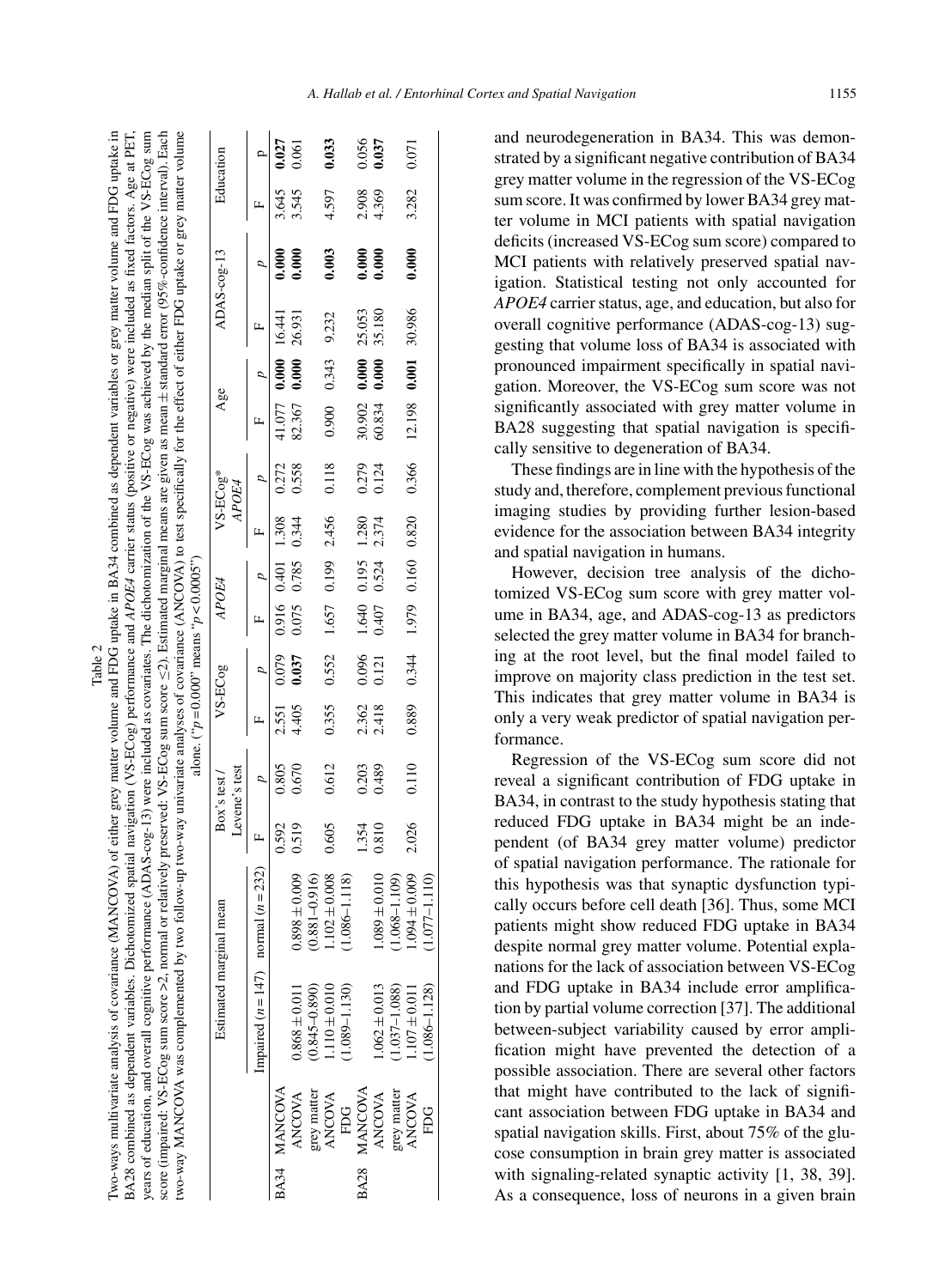region affects FDG uptake not only locally within this region, but the corresponding loss of efferent connections also causes reduced FDG uptake in distant brain regions innervated by axon fibers originating from the brain region affected by neuron loss. This complicates not only the interpretation of regional alterations of FDG uptake but also the interpretation of the lack of regional alterations. Second, while the FDG uptake pattern in the brain is very sensitive to alterations of brain synaptic activity [40–42], it is not specific to any given type of synaptic activity, in particular, it does not differentiate between excitatory and inhibitory activity. As a consequence, FDG-PET might not detect an imbalance of neuronal excitation versus inhibition as long as the total firing rate in the region is more or less unchanged. Studies in mouse models suggest that spatial navigation deficits are associated with an imbalance of neuronal excitation versus inhibition in the medial ERC [43]. Finally, altered coupling to other brain regions might cause compensatory changes associated with local hypermetabolism that might mask local degeneration in FDG-PET [44, 45]. MRI-based volumetry is less sensitive to at-distance and / or compensatory effects. However, given the large number of MCI subjects included in the present study, the lack of a significant contribution of BA34 FDG uptake to the VS–ECog regression indicates that FDG uptake in BA34 is at best a very weak independent predictor of spatial navigation performance.

A secondary finding of the present study was the association of spatial navigation performance with age. It should be noted that the negative sign of the age coefficient in the regression model of the VS-ECog sum score implies more strongly impaired spatial navigation in younger MCI patients, which might appear counter intuitive. A possible explanation would be multicollinearity of the predictor variables in the regression model, which would limit the interpretation of the regression coefficients of individual predictor variables. However, analysis of multicollinearity of grey matter volume in BA34, age, and ADAS-cog-13 did not reveal a severe multicollinearity problem among these variables: the variance inflation factors were considerably below commonly recommended thresholds of 5–10 (1.42, 1.32, and 1.17 for grey matter volume in BA34, age, and ADAS-cog-13, respectively). As a consequence, the results of the regression analysis can be considered valid not only with respect to the power of the whole model but also with respect to the contribution of individual predictors. Thus,

the results of the regression analysis indicate more strongly impaired spatial navigation in younger compared to older MCI patients with the same degree of BA34 atrophy and the same level of overall cognitive impairment. This might be explained by a difference in the profile of cognitive impairment between younger and older MCI patients, with impairment of spatial navigation being *relatively* more pronounced compared to other cognitive domains in younger MCI patients. Spatial navigation performance did not differ between younger and older MCI patients in *absolut*e terms (Pearson correlation coefficient between "continuous" VS-ECog sum score and age in the whole sample  $=-0.019$ ,  $p=0.719$ ). Another possible explanation of the negative partial correlation of the self-reported VS-ECog sum score with age is reduced awareness of impaired spatial navigation performance in older MCI patients. Lithfous and co-workers demonstrated an age-related decline of allocentric orientation but not of egocentric coding [46]. While the allocentric concept refers to the object-centered orientation and depends on attention, perception, and executive function, the egocentric orientation is self-centered and seems less affected in elderly patients [46]. However, the VS-ECog score employed in the present study does not explicitly distinguish between allocentric and egocentric orientation, thus limiting any inference of our findings in this regard.

*APOE4* carriers have been reported to present lower density of grid cells in the ERC and altered spatial navigation years before onset of cognitive impairment [47]. The present study did not find an effect of *APOE4*-positivity on navigation performance or gray matter volume in BA34. *APOE4* positivity may actually be considered a proxy for underlying AD in MCI. Thus, this finding would suggest that the association between BA34 degeneration and spatial navigation is not specific for AD. Several other age-related neurodegenerative pathologies, most notably primary age-related tauopathy, limbicpredominant age-related TDP-43 encephalopathy, and argyrophilic grain disease, also affect ERC integrity and can result in MCI [24, 48] including MCI phenotypes with prominent spatial navigation deficits [23, 49].

#### *Clinical implications*

Based on the association between VS-ECog and BA34 grey matter volume, the VS-ECog might be used as a screening tool to detect volume loss in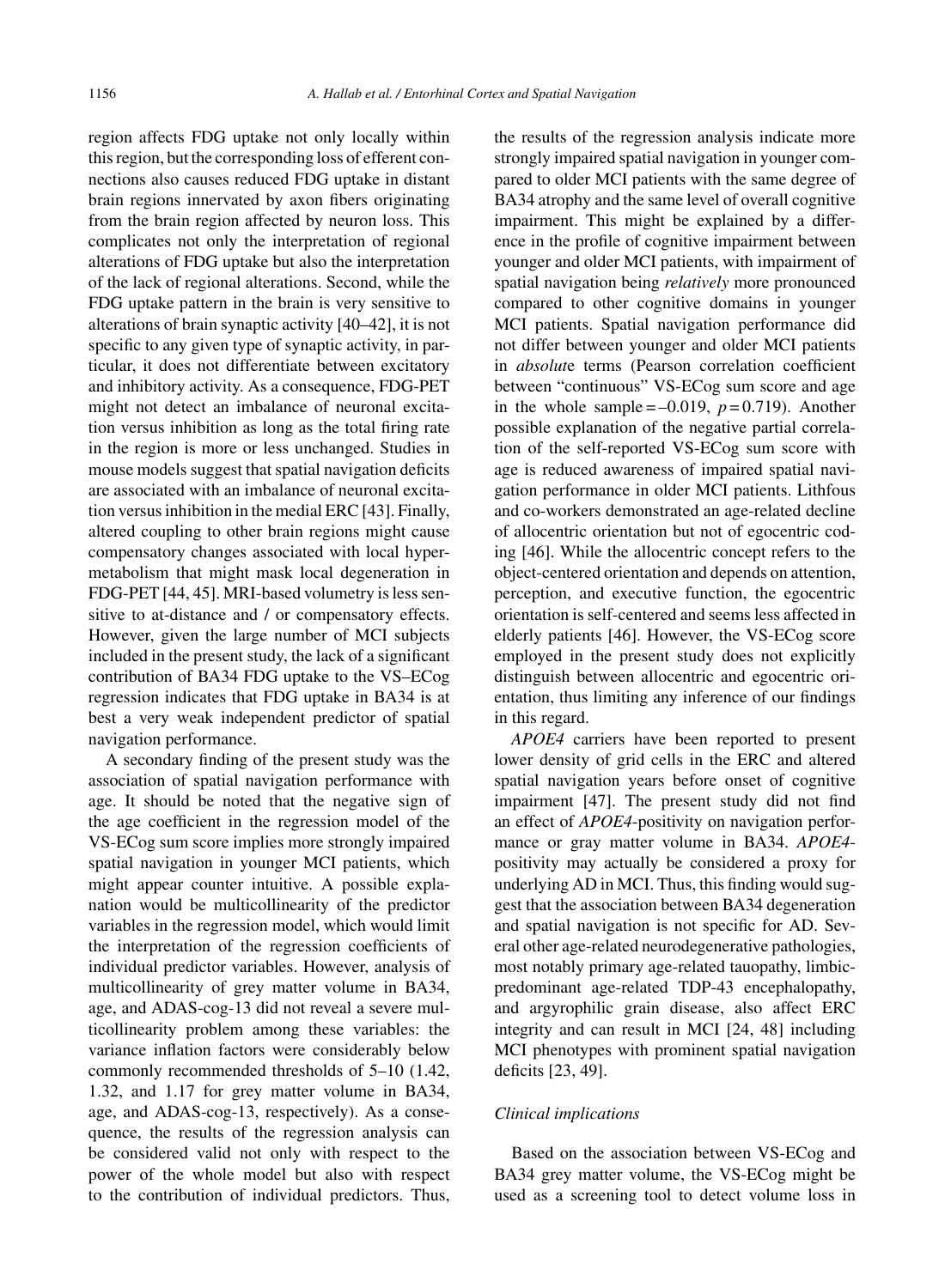### *Limitations*

Limitations of the present study include its retrospective nature and the use of self-reported VS-ECog scores to characterize spatial navigation performance, which most likely is less reliable (in particular less sensitive) than specific tests of navigation performance [50]. This might have resulted in underestimation of the association between navigation performance and BA34 grey matter volume. Furthermore, the VS-ECog does not account for the complexity of spatial navigation in humans. For example, horizontal navigation relies more on visual inputs, while vertical navigation is managed mainly by the vestibular multisensory cortex [51]. A further limitation of this study is the use of spatial registration to map standard BA masks predefined in MNI space to the individual patient space for regional analysis. This approach provides only limited localization accuracy, particularly in case of strongly atrophic brains [52]. The resulting variability of no interest presumably reduced the power to detect effects and, therefore, might also have contributed to the failure to detect an association between spatial navigation performance and PVE corrected FDG uptake in BA34.

## *Conclusion*

This study complements experimental animal research and human functional imaging studies by providing lesion-based evidence that impaired spatial navigation performance is associated with BA34 atrophy. The association is weak and, therefore, most likely is not useful in clinical routine patient care.

# **ACKNOWLEDGMENTS**

Michel Grothe is supported by the "Miguel Servet" program [CP19/00031] of the Spanish Instituto de Salud Carlos III (ISCIIIFEDER).

Data collection and sharing for this project was funded by the Alzheimer's Disease Neuroimaging Initiative (ADNI) (National Institutes of Health Grant U01 AG024904) and DOD ADNI (Department

of Defense award number W81XWH-12-2-0012). ADNI is funded by the National Institute on Aging, the National Institute of Biomedical Imaging and Bioengineering, and through generous contributions from the following: AbbVie, Alzheimer's Association; Alzheimer's Drug Discovery Foundation; Araclon Biotech; BioClinica, Inc.; Biogen; Bristol-Myers Squibb Company; CereSpir, Inc.; Cogstate; Eisai Inc.; Elan Pharmaceuticals, Inc.; Eli Lilly and Company; EuroImmun; F. Hoffmann-La Roche Ltd and its affiliated company Genentech, Inc.; Fujirebio; GE Healthcare; IXICO Ltd.; Janssen Alzheimer Immunotherapy Research & Development, LLC.; Johnson & Johnson Pharmaceutical Research & Development LLC.; Lumosity; Lundbeck; Merck & Co., Inc.; Meso Scale Diagnostics, LLC.; NeuroRx Research; Neurotrack Technologies; Novartis Pharmaceuticals Corporation; Pfizer Inc.; Piramal Imaging; Servier; Takeda Pharmaceutical Company; and Transition Therapeutics. The Canadian Institutes of Health Research is providing funds to support ADNI clinical sites in Canada. Private sector contributions are facilitated by the Foundation for the National Institutes of Health [\(www.fnih.org](www.fnih.org)). The grantee organization is the Northern California Institute for Research and Education, and the study is coordinated by the Alzheimer's Therapeutic Research Institute at the University of Southern California. ADNI data are disseminated by the Laboratory for Neuro Imaging at the University of Southern California.

Authors'disclosuresavailableonline[\(https://www.](https://www.j-alz.com/manuscript-disclosures/20-0520r3) j-alz.com/manuscript-disclosures/20-0520r3).

# **SUPPLEMENTARY MATERIAL**

The supplementary material is available in the electronic version of this article: [https://dx.doi.org/](https://dx.doi.org/10.3233/JAD200520) 10.3233/JAD200520.

## **REFERENCES**

- [1] Sokoloff L (1999) Energetics of functional activation in neural tissues. *Neurochem Res* **24**, 321-329.
- [2] Teipel S, Drzezga A, Grothe MJ, Barthel H, Chetelat G, Schuff N, Skudlarski P, Cavedo E, Frisoni GB, Hoffmann W, Thyrian JR, Fox C, Minoshima S, Sabri O, Fellgiebel A (2015) Multimodal imaging in Alzheimer's disease: Validity and usefulness for early detection. *Lancet Neurol* **14**, 1037- 1053.
- [3] Young PNE, Estarellas M, Coomans E, Srikrishna M, Beaumont H, Maass A, Venkataraman AV, Lissaman R, Jimenez D, Betts MJ, McGlinchey E, Berron D, O'Connor A,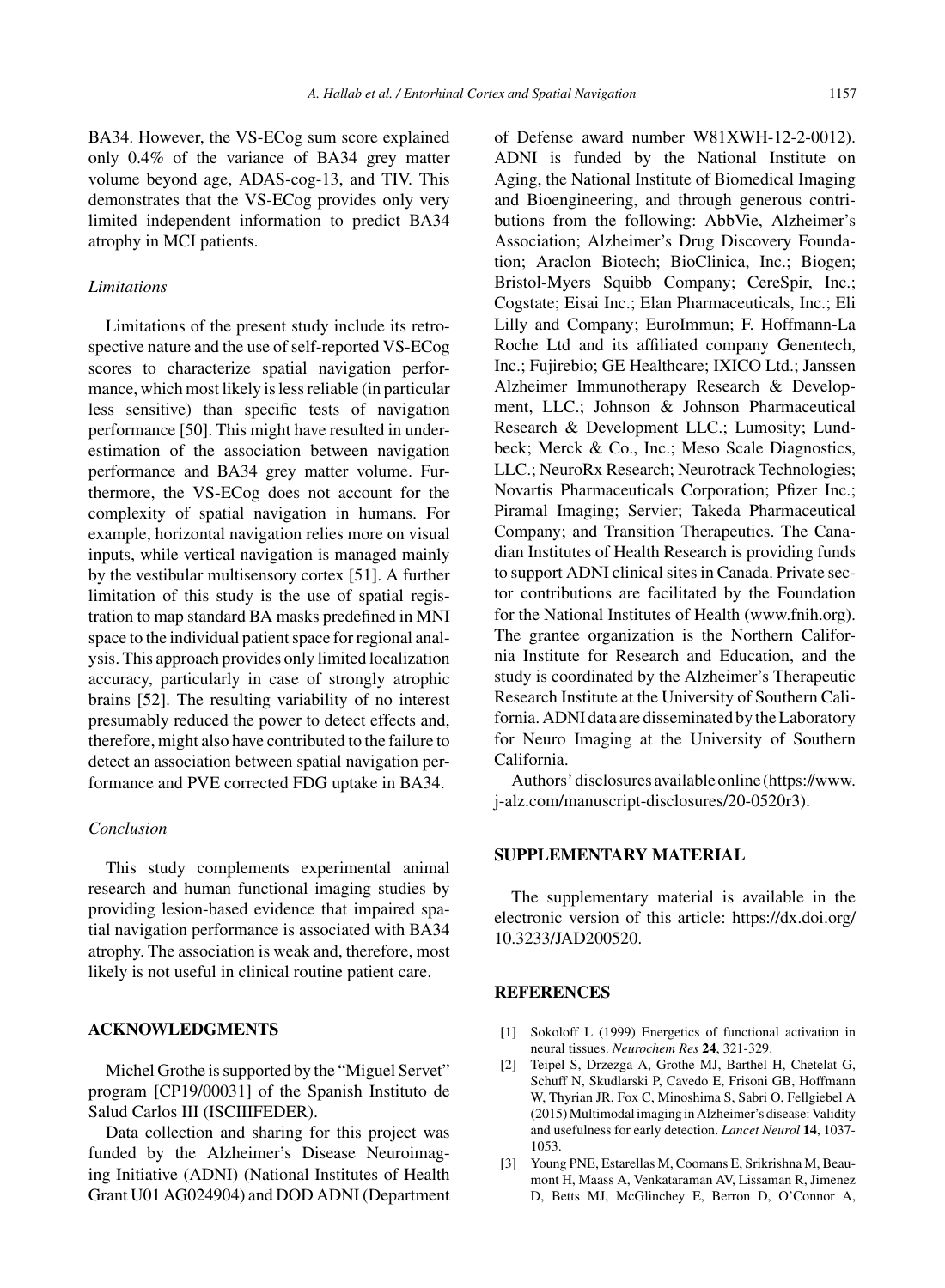Fox NC, Pereira JB, Jagust W, Carter SF, Paterson RW, Scholl M (2020) Imaging biomarkers in neurodegeneration: Current and future practices. *Alzheimers Res Ther* **12**, 49.

- [4] Amoroso N, Rocca M, Bellotti R, Fanizzi A, Monaco A, Tangaro S (2018) Alzheimer's disease diagnosis based on the Hippocampal Unified Multi-Atlas Network (HUMAN) algorithm. *Biomed Eng Online* **17**, 6.
- [5] Sarica A, Vasta R, Novellino F, Vaccaro MG, Cerasa A, Quattrone A (2018) MRI asymmetry index of hippocampal subfields increases through the continuum from the mild cognitive impairment to the Alzheimer's disease.*Front Neurosci* **12**, 576.
- [6] El Haj M, Colombel F, Kapogiannis D, Gallouj K (2020) False memory in Alzheimer's disease. *Behav Neurol* **2020**, 5284504.
- [7] Lisman J, Buzsaki G, Eichenbaum H, Nadel L, Ranganath C, Redish AD (2017) Viewpoints: How the hippocampus contributes to memory, navigation and cognition. *Nat Neurosci* **20**, 1434-1447.
- [8] Budson AE, Solomon PR (2017) *Memory Loss, Alzheimer's Disease, and Dementia: A Practical Guide for Clinicians*, Elsevier Inc.
- [9] Lombardi G, Crescioli G, Cavedo E, Lucenteforte E, Casazza G, Bellatorre AG, Lista C, Costantino G, Frisoni G, Virgili G, Filippini G (2020) Structural magnetic resonance imaging for the early diagnosis of dementia due to Alzheimer's disease in people with mild cognitive impairment. *Cochrane Database Syst Rev* **3**, CD009628.
- [10] Munoz M, Insausti R (2005) Cortical efferents of the entorhinal cortex and the adjacent parahippocampal region in the monkey (Macaca fascicularis). *Eur J Neurosci* **22**, 1368-1388.
- [11] Maass A, Berron D, Libby LA, Ranganath C, Duzel E (2015) Functional subregions of the human entorhinal cortex. *Elife* **4**, e06426.
- [12] Navarro Schroder T, Haak KV, Zaragoza Jimenez NI, Beckmann CF, Doeller CF (2015) Functional topography of the human entorhinal cortex. *Elife* **4**, e06738.
- [13] Fyhn M, Molden S, Witter MP, Moser EI, Moser MB (2004) Spatial representation in the entorhinal cortex. *Science* **305**, 1258-1264.
- [14] Hafting T, Fyhn M, Molden S, Moser MB, Moser EI (2005) Microstructure of a spatial map in the entorhinal cortex. *Nature* **436**, 801-806.
- [15] Sargolini F, Fyhn M, Hafting T, McNaughton BL, Witter MP, Moser MB, Moser EI (2006) Conjunctive representation of position, direction, and velocity in entorhinal cortex. *Science* **312**, 758-762.
- [16] Tsao A, Sugar J, Lu L, Wang C, Knierim JJ, Moser MB, Moser EI (2018) Integrating time from experience in the lateral entorhinal cortex. *Nature* **561**, 57-62.
- [17] Habets AM, Lopes Da Silva FH, Mollevanger WJ (1980) An olfactory input to the hippocampus of the cat: Field potential analysis. *Brain Res* **182**, 47-64.
- [18] Kerr KM, Agster KL, Furtak SC, Burwell RD (2007) Functional neuroanatomy of the parahippocampal region: The lateral and medial entorhinal areas. *Hippocampus* **17**, 697-708.
- [19] Insausti R, Corcoles-Parada M, Ubero MM, Rodado A, Insausti AM, Munoz-Lopez M (2019) Cytoarchitectonic areas of the gyrus ambiens in the human brain. *Front Neuroanat* **13**, 12.
- [20] Petersen RC, Smith GE, Ivnik RJ, Tangalos EG, Schaid DJ, Thibodeau SN, Kokmen E, Waring SC, Kurland LT (1995)

Apolipoprotein-E status as a predictor of the development of Alzheimer's disease in memory-impaired individuals. *JAMA* **273**, 1274-1278.

- [21] Golomb J, Kluger A, Ferris SH (2004) Mild cognitive impairment: Historical development and summary of research. *Dialogues Clin Neurosci* **6**, 351-367.
- [22] Hort J, Laczo J, Vyhnalek M, Bojar M, Bures J, Vlcek K (2007) Spatial navigation deficit in amnestic mild cognitive impairment. *Proc Natl Acad Sci U S A* **104**, 4042- 4047.
- [23] Howett D, Castegnaro A, Krzywicka K, Hagman J, Marchment D, Henson R, Rio M, King JA, Burgess N, Chan D (2019) Differentiation of mild cognitive impairment using an entorhinal cortex-based test of virtual reality navigation. *Brain* **142**, 1751-1766.
- [24] Abner EL, Kryscio RJ, Schmitt FA, Fardo DW, Moga DC, Ighodaro ET, Jicha GA, Yu L, Dodge HH, Xiong C, Woltjer RL, Schneider JA, Cairns NJ, Bennett DA, Nelson PT (2017) Outcomes after diagnosis of mild cognitive impairment in a large autopsy series. *Ann Neurol* **81**, 549-559.
- [25] Pennanen C, Kivipelto M, Tuomainen S, Hartikainen P, Hanninen T, Laakso MP, Hallikainen M, Vanhanen M, Nissinen A, Helkala EL, Vainio P, Vanninen R, Partanen K, Soininen H (2004) Hippocampus and entorhinal cortex in mild cognitive impairment and early AD. *Neurobiol Aging* **25**, 303-310.
- [26] Farias ST, Mungas D, Reed BR, Cahn-Weiner D, Jagust W, Baynes K, Decarli C (2008) The measurement of everyday cognition (ECog): Scale development and psychometric properties. *Neuropsychology* **22**, 531-544.
- [27] Ashburner J, Friston KJ (2005) Unified segmentation. *Neuroimage* **26**, 839-851.
- [28] Herron TJ, Kang XJ, Woods DL (2012) Automated measurement of the human corpus callosum using MRI. *Front Neuroinform* **6**, 25.
- [29] Lancaster JL, Woldorff MG, Parsons LM, Liotti M, Freitas CS, Rainey L, Kochunov PV, Nickerson D, Mikiten SA, Fox PT (2000) Automated Talairach atlas labels for functional brain mapping. *Hum Brain Mapp* **10**, 120-131.
- [30] Maldjian JA, Laurienti PJ, Kraft RA, Burdette JH (2003) An automated method for neuroanatomic and cytoarchitectonic atlas-based interrogation of fMRI data sets. *Neuroimage* **19**, 1233-1239.
- [31] Lange C, Suppa P, Frings L, Brenner W, Spies L, Buchert R (2016) Optimization of statistical single subject analysis of brain FDG PET for the prognosis of mild cognitive impairment-to-Alzheimer's disease conversion. *J Alzheimers Dis* **49**, 945-959.
- [32] Andersson JL, Vagnhammar BE, Schneider H (1995) Accurate attenuation correction despite movement during PET imaging. *J Nucl Med* **36**, 670-678.
- [33] Gonzalez-Escamilla G, Lange C, Teipel S, Buchert R, Grothe MJ, Alzheimer's Disease Neuroimaging Initiative (2017) PETPVE12: An SPM toolbox for Partial Volume Effects correction in brain PET - Application to amyloid imaging with AV45-PET. *Neuroimage* **147**, 669-677.
- [34] Minoshima S, Frey KA, Foster NL, Kuhl DE (1995) Preserved pontine glucose metabolism in Alzheimer disease: A reference region for functional brain image (PET) analysis. *J Comput Assist Tomogr* **19**, 541-547.
- [35] Maguire EA, Burgess N, O'Keefe J (1999) Human spatial navigation: Cognitive maps, sexual dimorphism, and neural substrates. *Curr Opin Neurobiol* **9**, 171-177.
- [36] Selkoe DJ (2002) Alzheimer's disease is a synaptic failure. *Science* **298**, 789-791.